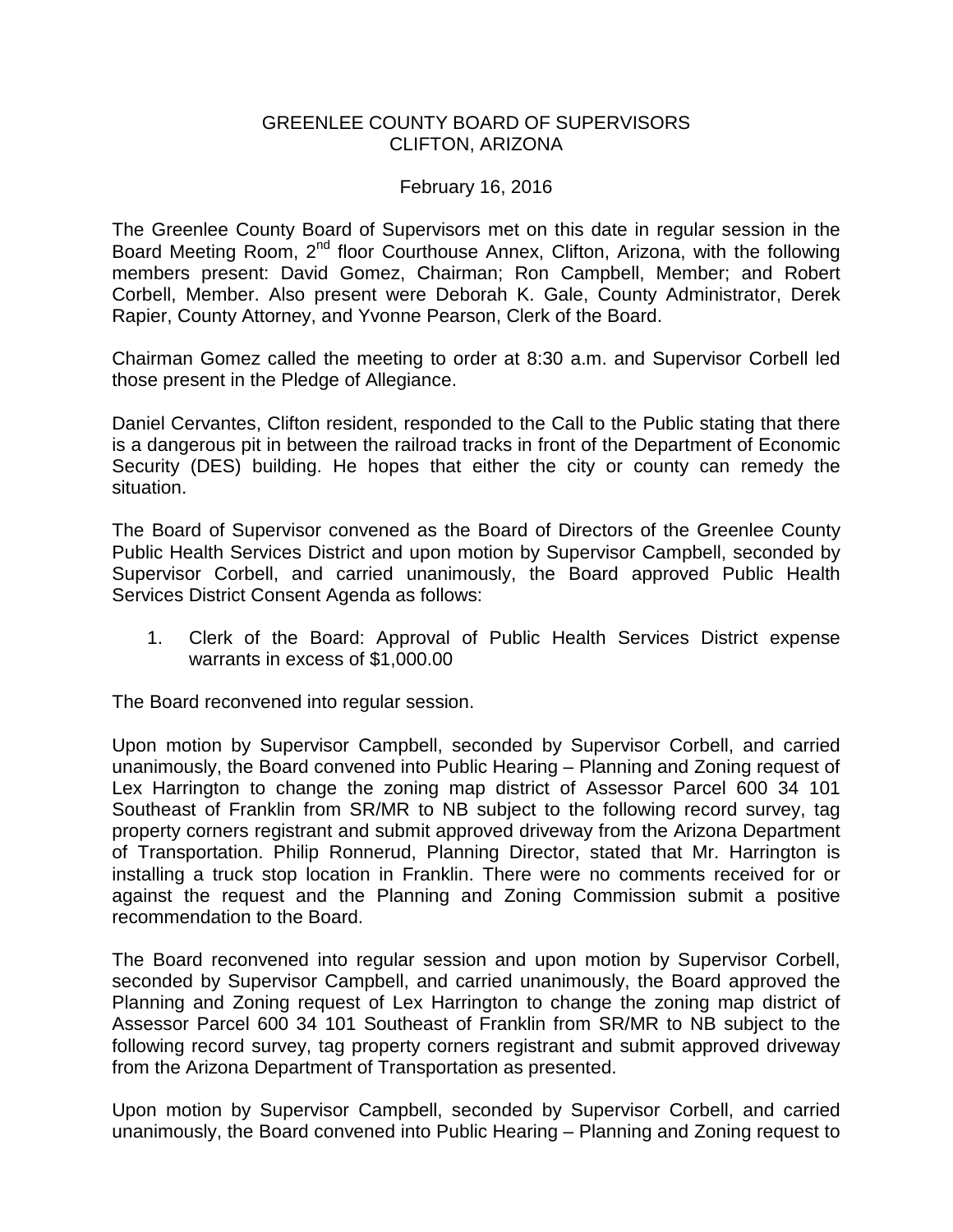name a cul-de-sac Callejón in Loma Linda per the Planning and Zoning Commission recommendation and notify Public Works to install sign. Chairman Gomez recused himself from this item due to property location adjacent to his property and Vice-Chairman Campbell took the meeting. Mr. Ronnerud stated that

The Board reconvened into regular session and upon motion by Supervisor Corbell and seconded by Supervisor Campbell, the Board approved the Planning and Zoning request to name a cul-de-sac Callejón in Loma Linda per the Planning and Zoning Commission recommendation and notify Public Works to install sign.

The Board reconvened into regular session.

Ákos Kovach, Economic Development Coordinator, updated the Board on the following:

- He attended the largest trade show in the country in Anaheim, California, where 100,000 persons were in attendance from around the world. There were 2200 vendors and booths including Greenlee County. He received 100 leads from businesses interested in coming to Greenlee.
- The annual Chamber of Commerce membership meeting is this week
- The NAPA auto parts store will be opening in March
- Margo's Mexican Restaurant will be opening a bakery soon in the same location as the restaurant
- The Dollar General store construction is delayed due to soil issues which are being addressed
- Studio 226, beauty and spa salon, will open in March

Ms. Gale reported the following:

- Freeport McMoRan sold 13% of the mine in Morenci which is a positive move for the company.
- As of the last sales tax receipts, state shared sales tax revenues are on track for estimates for the year. However, revenues from the county ½ cent sales tax are \$500,000 under estimates
- Employee health insurance premiums will see a 5% increase for fiscal year 2017. Ms. Gale will bring more information back to the Board at the next meeting.
- The legislature continues to move bills through
- The Public Safety Personnel Retirement System (PSPRS) reform issue will be on the ballot at the Special Election to be held in May.

The Calendar of Events was reviewed.

Upon motion by Supervisor Campbell, seconded by Supervisor Corbell, and carried unanimously, the Board approved the Consent Agenda as follows: